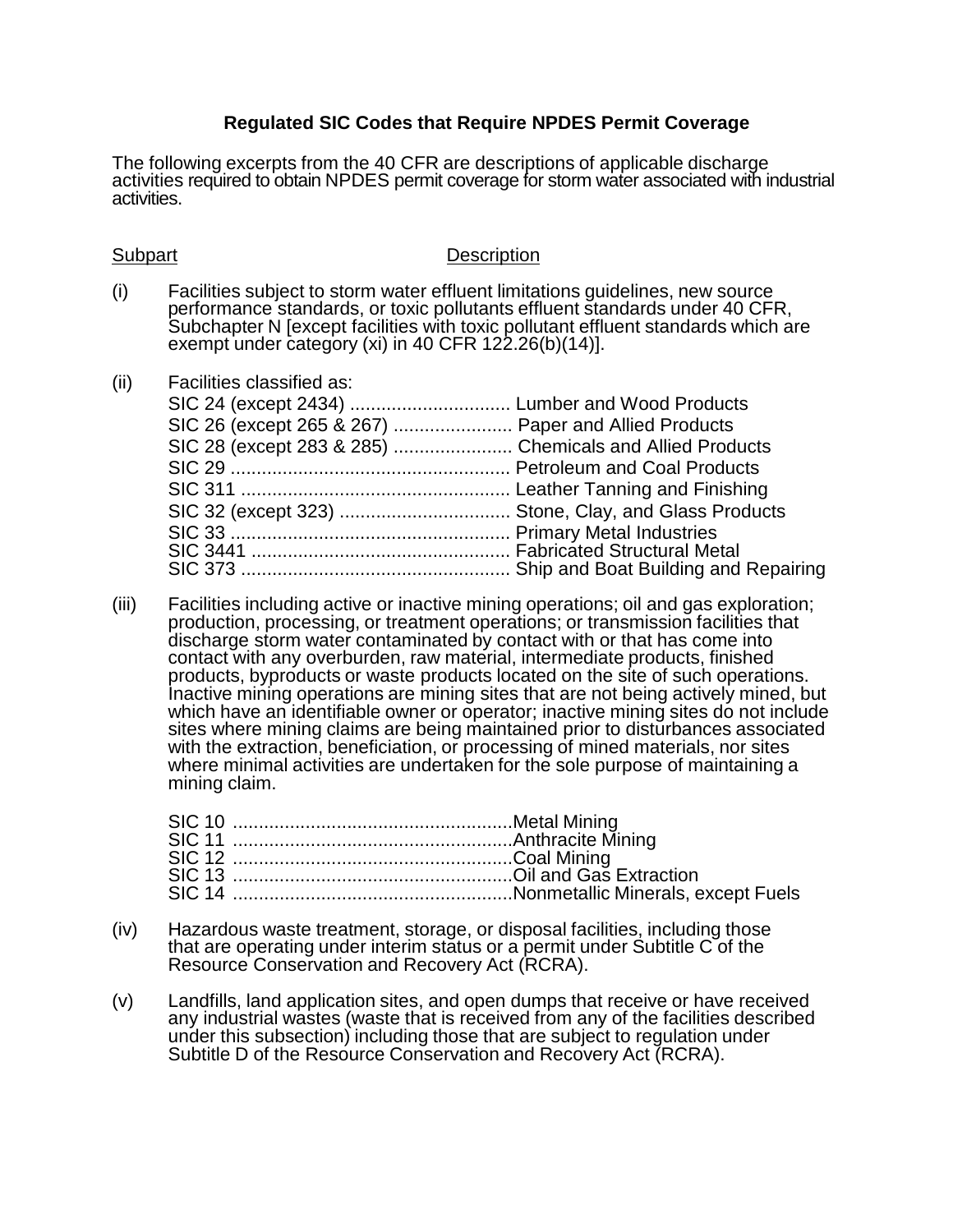(vi) Facilities involved in the recycling of material, including metal scrapyards, battery reclaimers, salvage yards, and automobile junkyards, including, but limited to those classified as:

SIC 5015 ..................................................Motor Vehicle Parts, Used SIC 5093 ..................................................Scrap and Waste Materials

- (vii) Steam electric power generating facilities, including coal handling sites.
- (viii) Transportation facilities which have vehicle maintenance shops, equipment cleaning operations, or airport de-icing operations. Only those portions of the facility that are either involved in vehicle maintenance (including vehicle rehabilitation, mechanical repairs, painting, fueling, and lubrication), equipment cleaning operations, or airport de- icing operations, or which are otherwise identified under 40 CFR  $\S$ 122.26(b)(14)(i)-(vii) or (ix)-(xi) are associated with industrial activity.

| SIC 42 (except 4221-25) Motor Freight and Warehousing |  |
|-------------------------------------------------------|--|
|                                                       |  |
|                                                       |  |
|                                                       |  |
|                                                       |  |

- (ix) Treatment works treating domestic sewage or any other sewage sludge or wastewater treatment device or system, used in the storage, treatment, recycling, and reclamation of municipal or domestic sewage, including land dedicated to the disposal of sewage sludge that are located within the confines of the facility, with a design flow of 1.0 mgd or more, or required to have an approved pretreatment program under 40 CFR Part 403. Not included are farm lands, domestic gardens, or lands used for sludge management where sludge is beneficially reused and which are not physically located in the confines of the facility, or areas that are in compliance with Section 405 of the CWA.
- (xi) Facilities which are not otherwise included in 40 CFR  $\S$ 122.26(b)(14)(ii)-(x).

| <b>SIC 21</b>                                |                                 |
|----------------------------------------------|---------------------------------|
|                                              |                                 |
|                                              |                                 |
|                                              |                                 |
|                                              |                                 |
|                                              |                                 |
|                                              |                                 |
|                                              | Products (except containers and |
|                                              | boxes)                          |
|                                              |                                 |
|                                              |                                 |
|                                              |                                 |
|                                              |                                 |
|                                              | <b>Products</b>                 |
|                                              |                                 |
|                                              |                                 |
|                                              |                                 |
|                                              |                                 |
|                                              | except Electrical               |
|                                              |                                 |
| SIC 37 (except 373) Transportation Equipment |                                 |
|                                              |                                 |